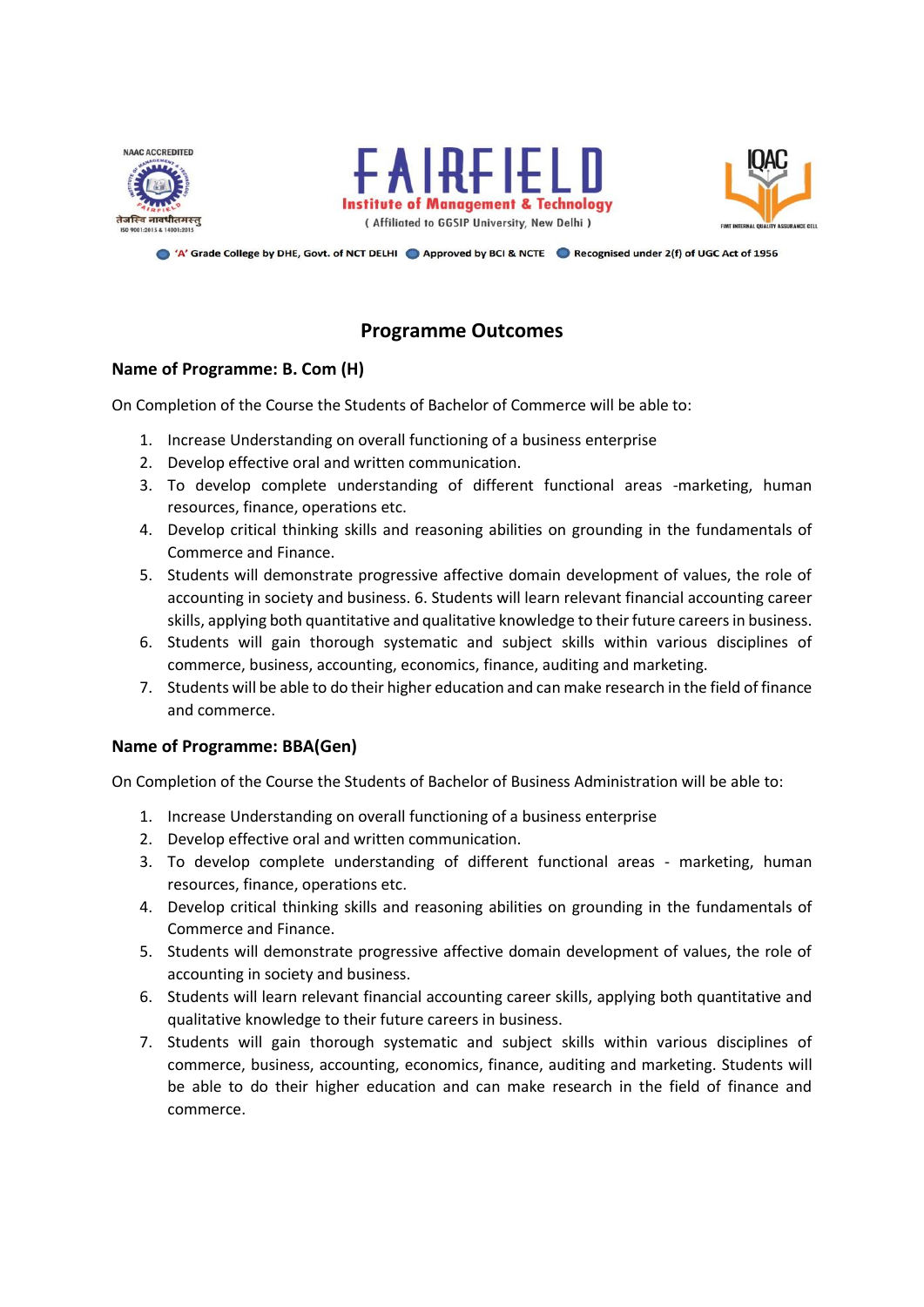## **Name of Programme: BCA**

On Completion of the Course the Students of Bachelor of Computer Applications will be able to:

- 1. Understand, analyze and develop computer programs in the areas related to algorithm, web design and networking for efficient design of computerbased system.
- 2. Work in the IT sector as system engineer, software tester, junior programmer, web developer, system administrator, software developer etc.
- 3. Apply standard software engineering practices and strategies in software project development using open-source programming environment to deliver a quality of product for business success.
- 4. Equip themselves to potentially rich & employable field of computer applications.
- 5. Pursue higher studies in the area of Computer Science/Applications.
- 6. Take up self-employment in Indian & global software market.
- 7. Meet the requirements of the Industrial standards.
- 8. Develop programming skills, networking skills, learn applications, packages, programming languages and modern techniques of IT.
- 9. Information about various computer applications and latest development in IT and communication system is also provided.

### **Name of Programme: BA(JMC)**

On Completion of the Course the Students of Journalism and Mass Communication will be able to:

- 1. To impart theoretical knowledge and practical application of journalistic reporting, researching, advertising, interviewing, editing and writing.
- 2. To know the principles of communication, law and ethics and their application to professional journalistic practice and the pursuit of truth.
- 3. Understanding of journalism concepts and theory in the use and presentation of images and information.
- 4. To conduct research and evaluate information by methods appropriate to the communications professions in which they work.
- 5. Knowledge of basic numerical and statistical concepts, as well as an understanding of how to attribute sources, both human and physical, into stories.
- 6. To enhance activity focused on skill development, employability, entrepreneurship, and selfreliance and to apply tools and technologies appropriate for the communications professions in which they work.
- 7. The entire programme is dedicated towards giving extraordinary skills and integrated media education to the students in order to make them complete media professionals after the completion of degree.

### **Name of Programme: BA.ECO. (Hons.)**

On Completion of the Course the Students of Bachelor of Economics will be able to:

- 1. To provide students a well-founded education in Economics.
- 2. To provide and adapt curriculum that prepare students for employment and further study as economists.
- 3. To provide the students with the opportunity to pursue courses that emphasizes quantitative and theoretical aspects of Economics.
- 4. To provide students with the opportunity to focus on applied and policy issues in Economics.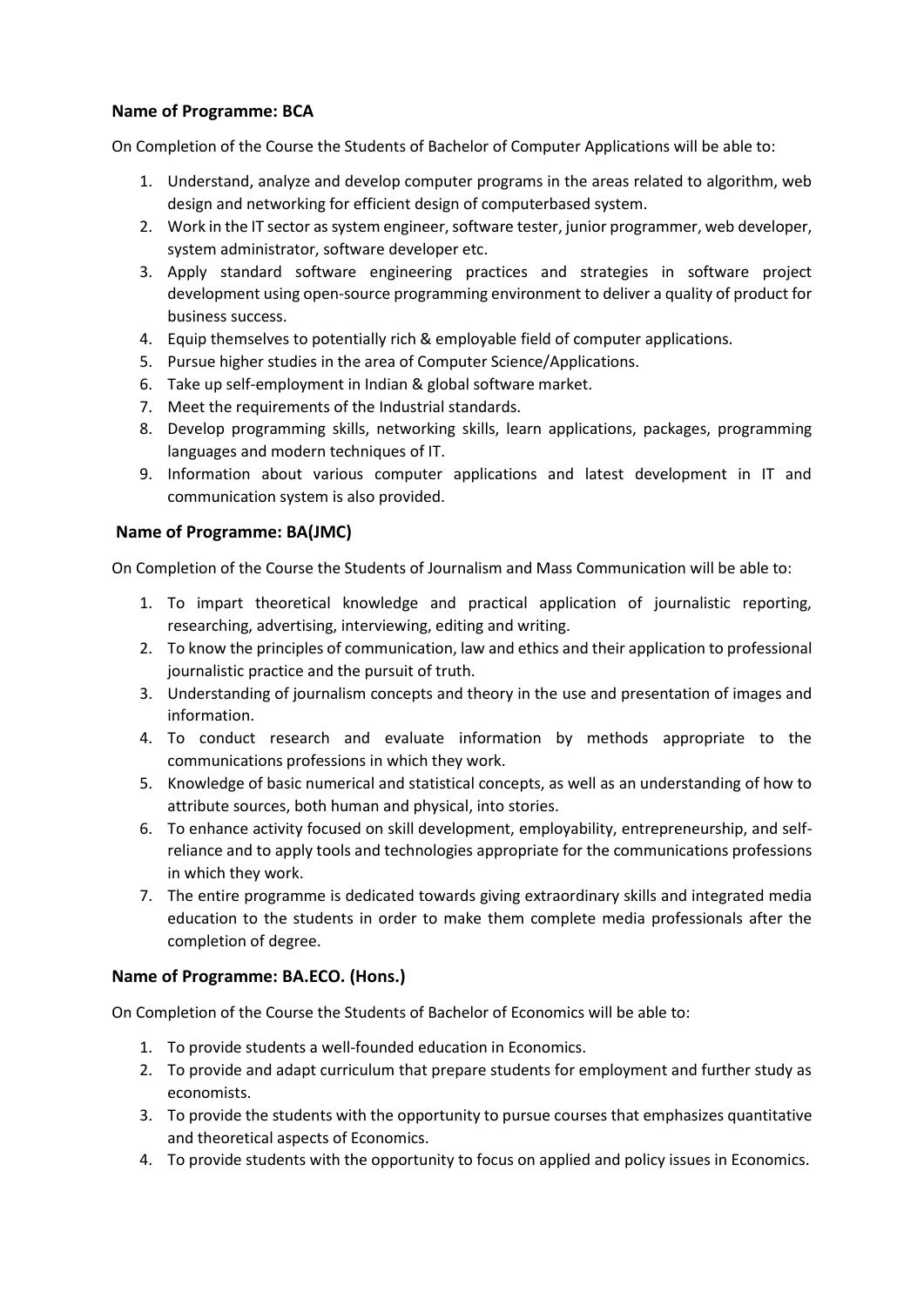- 5. To provide programmers that allows the students to choose from a wide range of economic specialization.
- 6. To provide a well-resourced learning environment for Economics.
- 7. To develop strong competencies in under graduate level students in broad fields of Economics and its applications in an interactive environment.
- 8. To develop strong student skills in simulation, data analysis, and interpretation.
- 9. To prepare the students to successfully compete for employment in Economics, industries, research methods, data analysis, etc.
- 10. Apply knowledge and skill in the field of Economics, research, statistics, mathematics and will be able to have the employability in these areas.
- 11. Ready for working in the Economic world like banking, industries, Education, etc.

### **Name of Programme: BA.ENG. (Hons.)**

On Completion of the Course the Students of Bachelor of English will be able to:

- 1. Educate students in both the artistry and utility of the English language through the study of literature and other contemporary forms of culture.
- 2. Provide students with the critical faculties necessary in an academic environment, on the job, and in an increasingly complex, interdependent world.
- 3. Graduate students who are capable of performing research, analysis, and criticism of literary and cultural texts from different historical periods and genres.
- 4. Assist students in the development of intellectual flexibility, creativity, and cultural literacy so that they may engage in life-long learning.
- 5. Developing intellectual, personal and professional abilities through effective communicative skills; ensuring high standard of behavioral attitude through literary subjects and shaping the students socially responsible citizens.
- 6. To enhance employability of the students by developing their linguistic competence and communicative skills.

### **Name of Programme: BA.LLB (Int.)**

On Completion of the Course the Students of Bachelor of Law will be able to:

- 1. Interpret and analyze the legal and social problems and work towards finding solutions to the problems by application of laws and regulations.
- 2. Inculcate values of Rights and Duties, and transfer these values to real-life through legal and judicial process for promoting community welfare.
- 3. Apply ethical principles and commit to legal professional ethics, responsibilities and norms of the established legal practices.
- 4. Acquire advance knowledge in the specific field of law chosen for the specialization.
- 5. Students are equipped with the knowledge of teaching methods through the subject on Teaching Pedagogy thereby enabling them to enter the teaching profession.
- 6. Through compulsory research component in the form of Dissertation, the students learn to conduct research study.